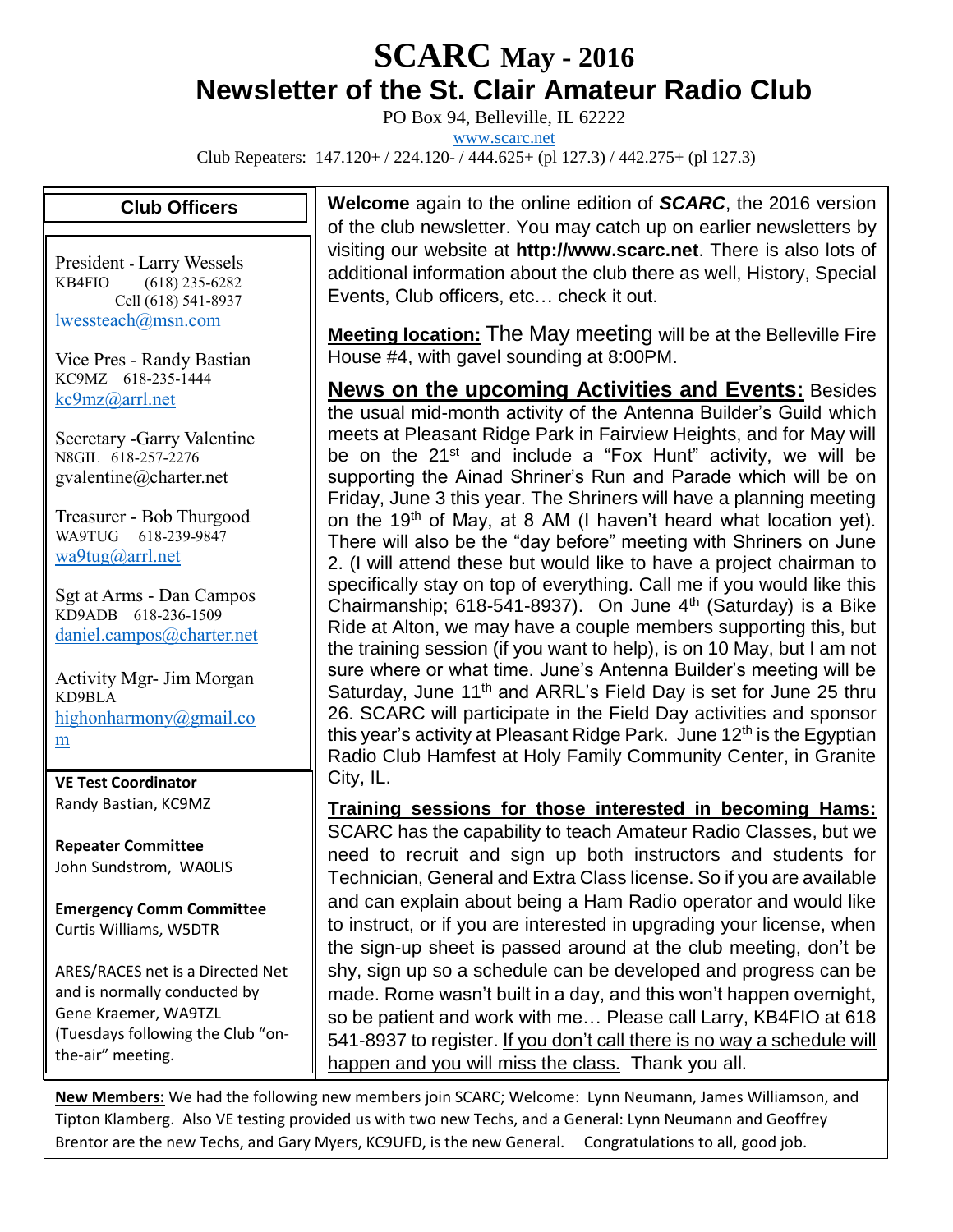**Want Ads Section:** Since I don't have any want ads for this month, I will use this space to propose an activity schedule for the summer months. We, SCARC, will support the Shriner's Parade scheduled for **June 3** this year. We will need at least 10 volunteers to support the parade in the marshaling area, and at the reviewing stand as well as at the start of the parade. You will need a "Handy-Talky" (HT) handheld radio with a good charge (fresh batteries) as we usually spend 2 to 3 hours getting things coordinated and running. If you have never done this before, it is fun so don't worry, we will put you with one of the guys that has done it several times.

In June there is a Bicycle event called Metro East Cycle ride/race. They could use the help of our radio club to provide them with communications and monitoring. This event is set for 17 and 18 June. (Get more information at the club meeting, May  $26<sup>th</sup>$ .)

**The MS Bike event** is the big one where some 80 Hams are required to support all the route and events. That will be September, 9, 10, and 11. (I have already signed up for this as well as some of the other SCARC members. Join us and get trained and join the party and have fun).

July 23, 2016 we will plan to visit the repeater site and look over the operation there. If you would like to visit the repeater site and see what we have, please sine the roster at the meeting and plan on it for 23 July, about 9:30 AM meet at SWIC parking lot and we will progress to the site.

SCARC has been queried as to interest in participating an **AUXCOMM training class**. Below is from an Illinois rep for **AUXCOMM** and helps explain it more. This will be discussed at the meeting:

"The course focuses on auxiliary communications interoperability, emergency operation center etiquette, on-the-air etiquette, FCC rules and regulations, auxilliary communications training and planning, certification/accreditation and emergency communications deployment. It is intended to supplement and standardize an operator's basic knowledge of emergency amateur radio communications in a public safety context."

Prerequisite: **Auxiliary Emergency Communications** candidates must have the following prerequisites to attend the course:

- 1) amateur radio license.
- 2) Past experience in auxiliary emergency communications.
- 3) Completion of the following training courses prior to the class: IS-100, IS-200, IS-700, IS-800.
- 4) A desire to learn how to work with COMLs in a NIMS/ICS environment.

The prerequisite training requirements are available through the FEMA web site. I am working on getting this for us and to make it a little easier for those that are interested. Larry, KB4FIO

**Antenna Builders and Mid-Month Social:** I have been told by Dennis, KM9O, the group will meet on Saturday, 21 May, at Pleasant Ridge Park, Fairview Heights, IL. The group gathers around 10:00 AM has a delicious "pot-luck" lunch, (so bring your favorite dish to share), they also work on antennas, and operational testing of them, wrapping up about 2:00 to 4:00PM… Please try to attend and learn something that may be useful. I like the square loop antennas and various yagi designs… Dennis can also provide information on upcoming QSO party information and Field Day activities, so it is even more important that you be there, come on folks lets do it…

**Did You Know…?** A common question I hear from new hams is "how do I get a vanity call sign?" The process is probably harder than it needs to be but certainly something any ham can do. As of September 2015, the FCC no longer charges a fee for vanity call signs.